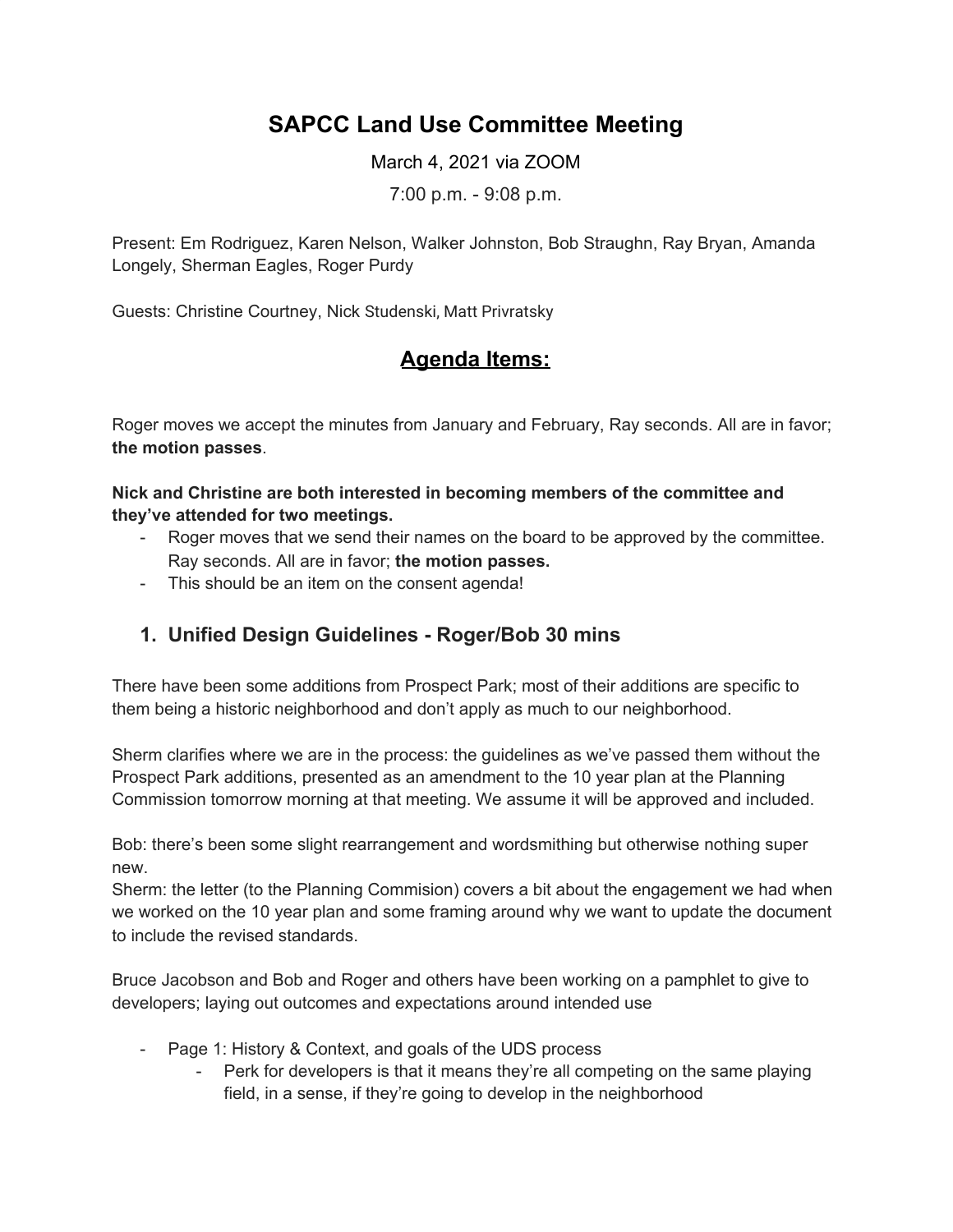- Page 2 & 3: guidelines themselves
- Page 4: Project Review Process (speaks to our expectations for developers, why it's important)
- Some small edits, otherwise we like it

Still need to run it by Towerside and Prospect Park.

Possible next step: meeting with Anton and Mitra's office to discuss how we can get this in front of developers as they're doing the site plan review.

Amanda: could we get this to developers even before the site plan review, to folks/realtors when they sell land? — yes, this resonates with many of us.

#### **2. Construction Noise/Sound Variance issues - general discussion**

Matt from Mitra's office is here to listen to folks' comments. Some people have emailed Kathryn about complaints; Catherine Reid Day has seen comments on social media as well.

Karen worries that future projects that we are excited about may get prevented because neighbors have had such a bad experience with this development/construction process.

Matt introduces some nuance to the challenges: the shorter hours we give them (Kraus Anderson), the longer the noise will take place. It's inherently messy. But right now they are going longer than they're allotted time, Ray adds—if the hours indeed were supposed to be shortened (instead of just moved from 8-6). Matt is going to follow up about that.

Nick asks if there's anything we can do—Matt says the process is different for different developments (different techniques used for example). It was surprising that Kraus Anderson didn't file the sound variance in advance; good reminder for us (/city council) to remind developers to do that in advance vs. having the community deal with that.

- Roger responds to Nick: the design standards don't address noise. **Our issue/frustration is the lack of communication**; why weren't we notified, why didn't KA or someone at the city inform us about this…

Moving forward, we (city plan review people, and potentially LU committee, too) need to be proactive about asking developers if sheet pile driving—or other things that are part of temporary construction process—is going to be used in the process, especially when things are temporary during construction and not a part of the final plans (which makes them less apparent as being needed to "flag"). Matt is going to put this on the city's agenda.

Sherm: Can we get notification that a site plan review is happening well in advance of that happening? Like, when they're distributed to the city departments? So that we can be more proactive? Site plan doesn't involve a lot of neighborhood participation…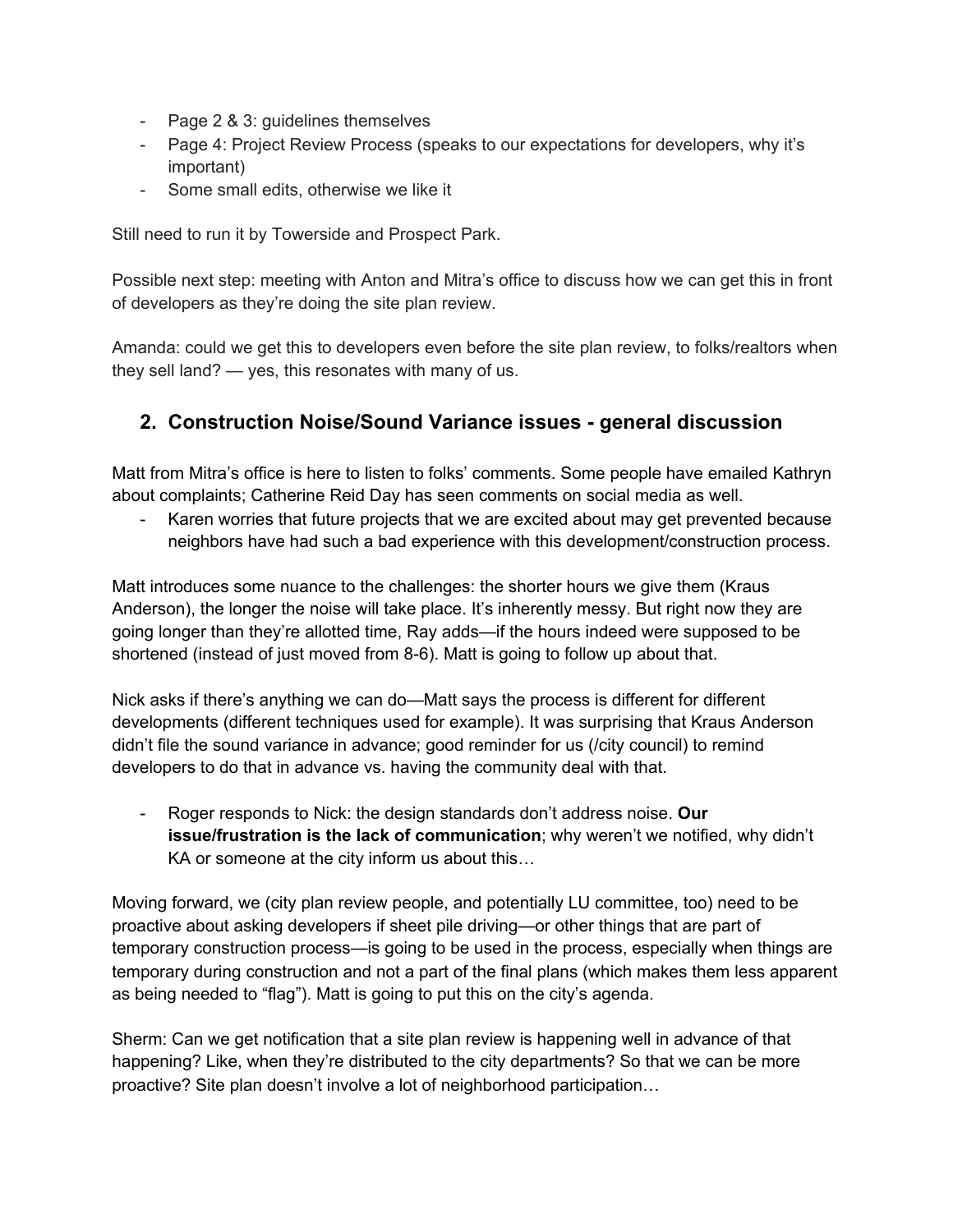- Matt: city gets notification when we get it—we all want more advance notice for projects. Matt is going to look into that if it's possible.

Are they being fined?

 $\frac{1}{2}$ 

- This certainly makes a case for it. Technically, the process worked according to the rules. However, Karen argues that this was a predictable issue because pile driving is always going to be that loud
- Yes, and, Matt says no developer would do this on purpose because they lost 3 weeks of work.

Matt is going to check on Paster and Exeter (these developments); recognizing that it's a challenge to be in this neighborhood because this part of the city has consistently more development than anywhere else.

Matt's going to talk to DSI & site review plan. Interested in advantages and the disadvantages and/or any alternatives for sheet pile driving.

How do we enforce/suggest affordability when developers don't need a variance. We incentivize it, or require it. 4d program could be scaled a little bit; do we need to make the tax break better (some developers say 4d isn't enough)? Inclusionary zoning is a heavier lift

Matt on Frogtown decision: the location of the project matters a lot. Importance of acknowledging that. Site specificity; why did Wilder not play a role in who they're selling it to. It's getting appealed to council on the 17th.

# **3. Raymond/Charles TG update - Sherm (10 min)**

Alarms Products Distributors building sold to Terra Firma, who is very interested and supportive of the park, expected to close at the end of this month. So that's good news!

Some background info: transportation committee set up a working group to make Charles more ped/bicycle friendly. This had folks dreaming to create a more intentional park/flexible open space. Matt/Mitra's office has been supportive of it. It will take a while for anything to happen. Use discretion in talking about this.

## **4. Curfew/Franklin update (shelved) - Roger (5 min)**

Non-update… We anticipated a presentation from David; they've paused the project for the time being, citing current environment, needing to focus resources on other projects

## **5. 2424 Territorial (Exeter) - Karen**